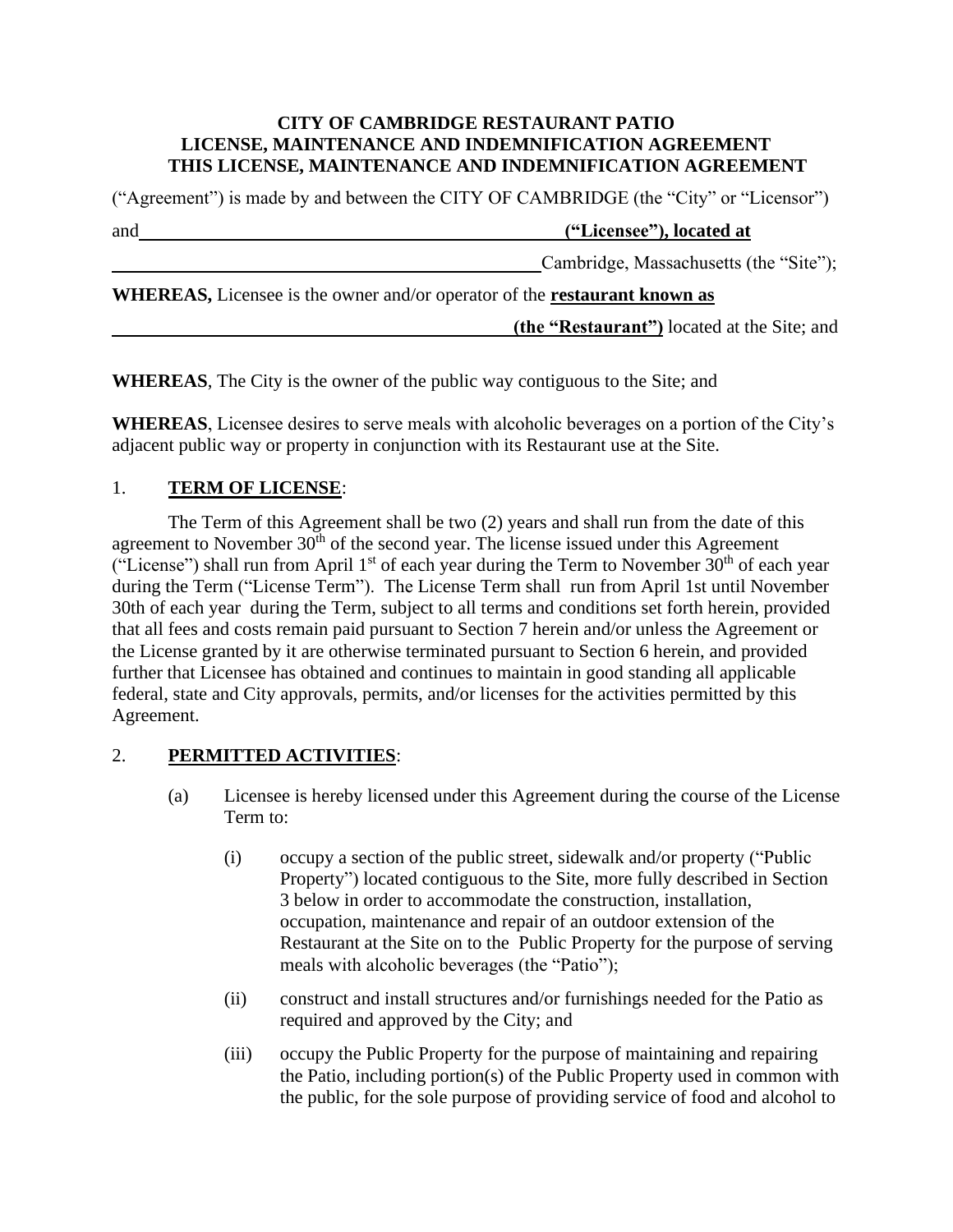patrons in the Patio pursuant to the terms of this Agreement if specifically required and approved by the Cambridge Board of License Commissioners ("Board") and/or the Massachusetts Alcohol Beverage Control Commission ("ABCC").

# 3. **LICENSE AREA:**

- (a) Location:
	- (i) The Patio shall be located directly in front of, adjacent to and contiguous to the Site or as otherwise approved by the Board, DPW and TPT. **The exact location of the Patio is shown on an engineer or architect's plan entitled , prepared by** and **and and and and and and and** dated **dated** , which plan is on file with the Cambridge License Commission, 831 Massachusetts Avenue, Cambridge, MA (the "License Commission"). **A copy of the plan shall be attached hereto as EXIBIT "A".**
	- (ii) The Licensee shall occupy only the Licensed Area, except as per the provisions of Section 2 (a) (iii) above.
	- (iii) The Licensee shall delineate the Licensed Area as follows: the Licensee shall install a non-movable and temporary system of enclosure around the Patio with removable bollards or other removable barriers. If the enclosure includes elements that are movable, such as light bollards or poles with ropes or chains, the location of such enclosure shall be marked on the sidewalk/street and approved by the Department of Public Works prior to installation. All materials used in the structure and enclosure of the Patio, including but not limited to fixtures, chairs, tables, fencing, bollards, barriers, planters and any other items related to or connected to the Patio (the "Patio Materials") must meet the City's specifications and be reviewed and approved by the Board and the City's Departments of Public Works and Traffic, Parking and Transportation.
- (b) Dimensions:

| (i) | The Patio area measures | $+/-$ square feet. |
|-----|-------------------------|--------------------|
|     |                         |                    |

(ii) There shall be at all times no less than four (4') feet of sidewalk between the tree grates or other street furniture, if any, and the side of the Patio closest to the curb. If there are no tree grates or other street furniture, then there shall be no less than four (4') feet of sidewalk between the boundary of the Patio and the curb.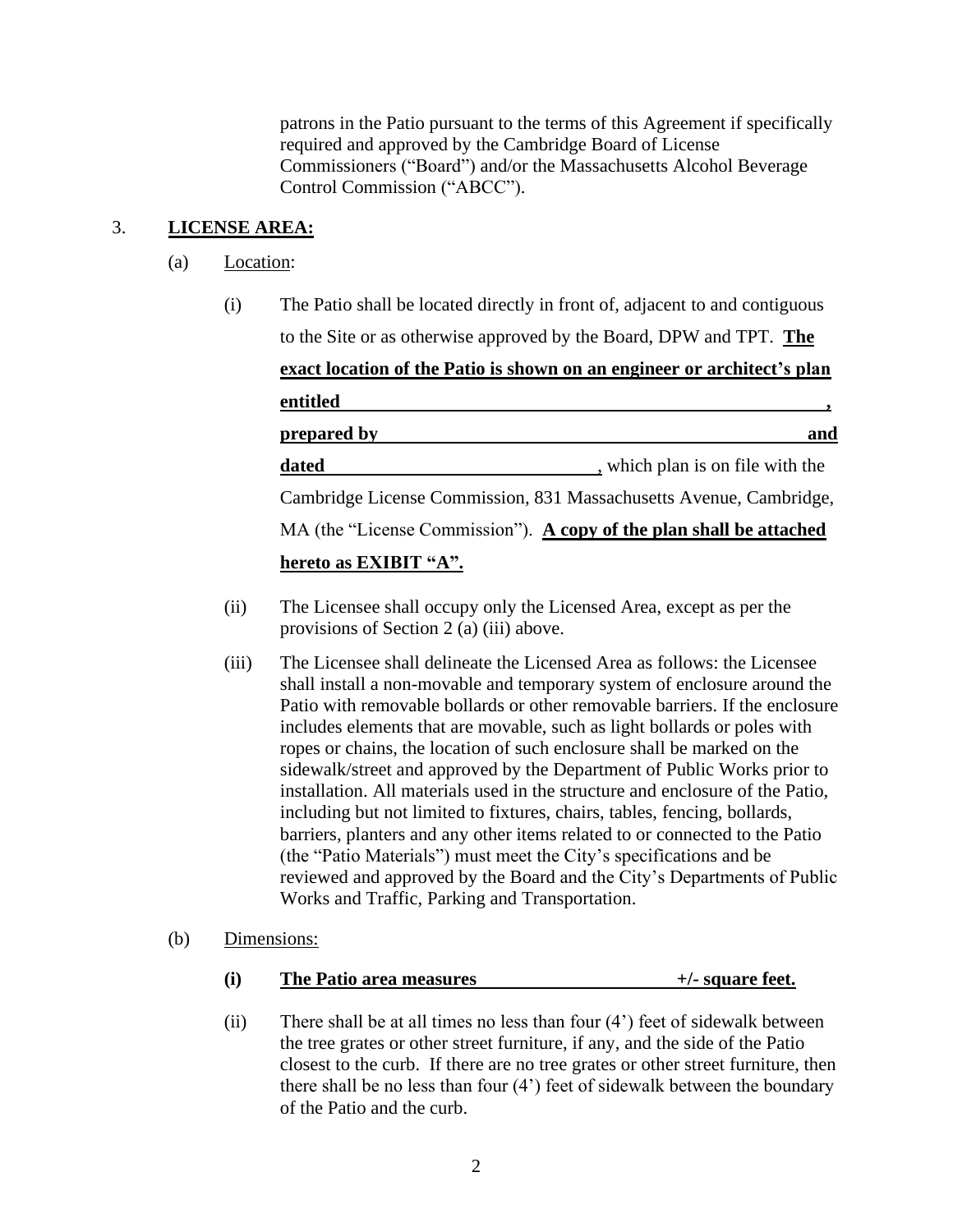- (iii) The Licensor, in its sole discretion, reserves the right to require that more than four (4') feet of sidewalk within the area occupied by the Patio is made available during certain hours of the day, or days of the week, or if required by any applicable federal, state or local law or regulation.
- (c) Pedestrian/Patron Access:
	- (i) The Licensee shall provide safe and adequate access to patrons making use of the Patio and to pedestrians making use of the public way or property near or around the Patio and the Site. The Patio and all portions of the Site open to the public must be ADA accessible and ADA compliant at all times.
	- (ii) The Patio and Patio Materials shall be constructed and maintained so as not to constitute a hazard or danger to persons making use of the Patio, Site, and the Public Property way.
	- (iii) The Licensee shall be solely responsible for removing trash from the Patio and the Site, and for sweeping the Patio and the public way near or around the Site of any trash. The Licensee shall also be responsible for removing any snow or storm debris from the Patio, the Patio Materials and the public way near or around the Site in accordance with the City's requirement for snow removal pursuant to Section 12.16.110 of the Cambridge Municipal Code, which requires that snow be removed within twelve hours after snow ceases to fall in the daytime and before 1:00 P.M. after a fall of snow during the night, and requires that a way encumbered by ice be made safe and convenient by removing the ice therefrom, or by keeping the same covered with sand or some other suitable substance, within six hours after the way is encumbered by ice.

## 4. **REMOVAL AND REINSTALLMENT OF STRUCTURES**:

- (a) The Licensee shall remove all Patio Materials at the end of each License Term for each year of the Term as specified in Section 1 above, which is November 30th of each year during the Term unless DPW issues an exception in writing. In addition, the City reserves the right to require that the Patio Materials be removed at any time in the interest of public safety.
- (b) The Licensee may reinstall the Patio Materials no sooner than April 1<sup>st</sup> of each year provided that all fees and costs remain paid pursuant to Section 7 herein and/or unless otherwise terminated pursuant to Section 6 herein and provided further that Licensee has obtained and continues to maintain in good standing all other federal, state and City approvals, permits, and/or licenses for the activities permitted by this Agreement.

## 5. **DEFAULT**:

(a) If the Licensee fails to comply with any of the terms or conditions of this Agreement and the City knows of said failure, the City will notify the Licensee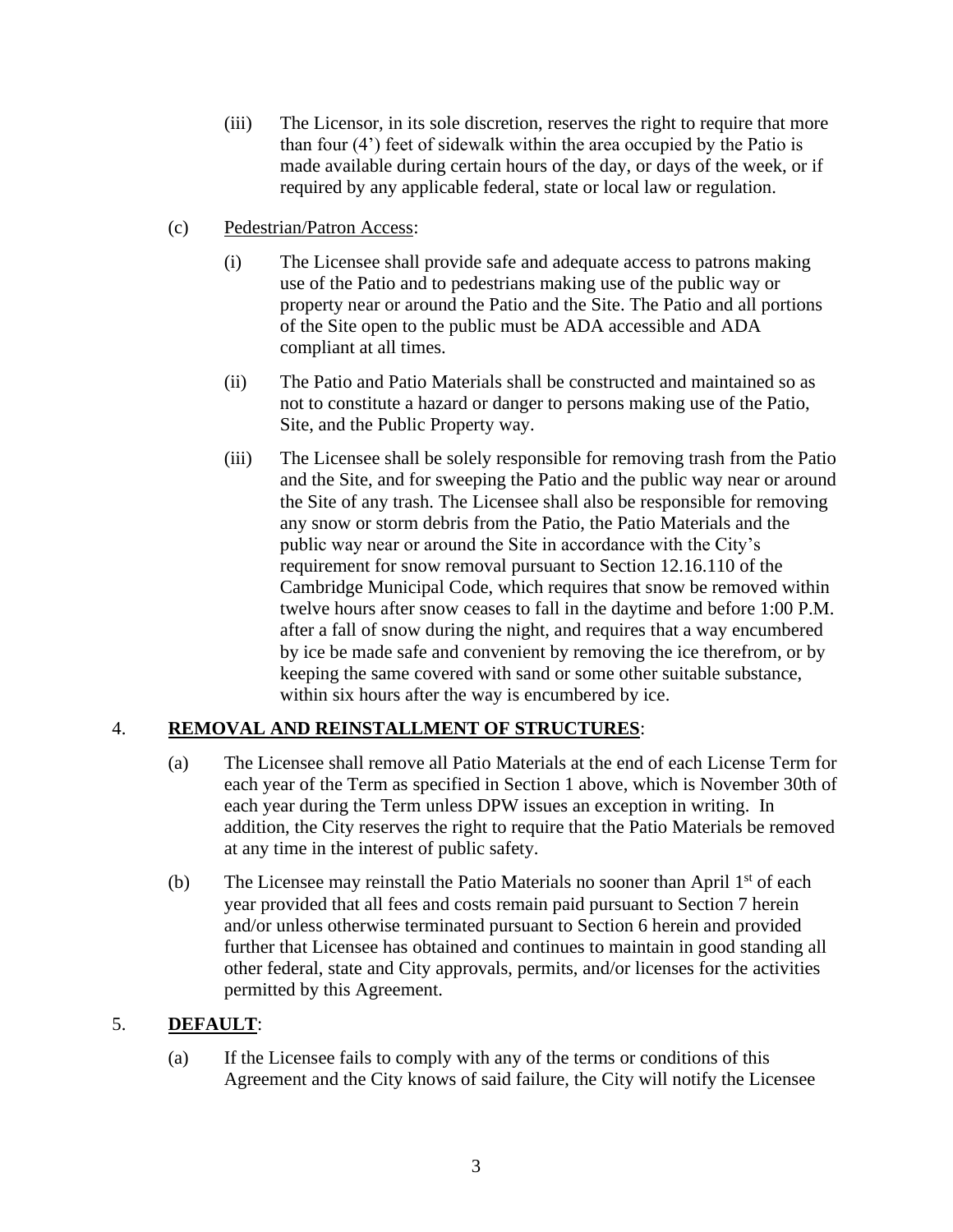and the Licensee shall have the opportunity to cure breach of this Agreement as follows:

- (i) The Licensee shall have three (3) days from the date notice is sent to make temporary repairs that ensure the safety of the public.
- (ii) The Licensee shall have fourteen (14) days from the date notice is sent to permanently cure any breach of this Agreement.
- (b) If it is a practical impossibility for the Licensee to cure in accordance with Section 5(a), the City will not find the Licensee in default provided that:
	- (i) The Licensee requests additional time in writing to cure the violation(s); and
	- (ii) The Licensee explains in writing why it cannot comply with Section 5(a); and
	- (iii) The Licensee, only if and after the City has determined how much additional time is necessary on a case-by-case basis and has approved the Licensee's request, cures the violation(s) within the specified time approved by the City.

## 6. **TERMINATION**:

- (a) This Agreement and the License granted by it shall terminate on the date set forth in Section 1 above, unless:
	- (i) The City determines that public need requires termination of this Agreement or License; or
	- (ii) The Licensee is in default. If the Licensee is in default, then this Agreement and the License granted by it shall terminate upon the expiration of the fourteen (14) days stated in Section 5(a)(ii); or
	- (iii) Licensee fails to pay the yearly License fee as stated in Section 7(d)(ii); or
	- (iv) Licensee fails to obtain and/or maintain the required insurance as stated in Section 10(d) and/or fails to provide the Certificates of Insurance required pursuant to Section 9(d); or
	- (v) The City and the Licensee mutually agree to terminate this Agreement and the License granted by it on a date certain.

## 7. **FEES AND COSTS:**

(a) The Licensee shall maintain the Site, Patio and Patio Materials at all times at its sole cost and expense and shall be solely responsible for costs and expenses related to the construction and maintenance of any utilities and other amenities relative to this license and operation of the Sidewalk Patio.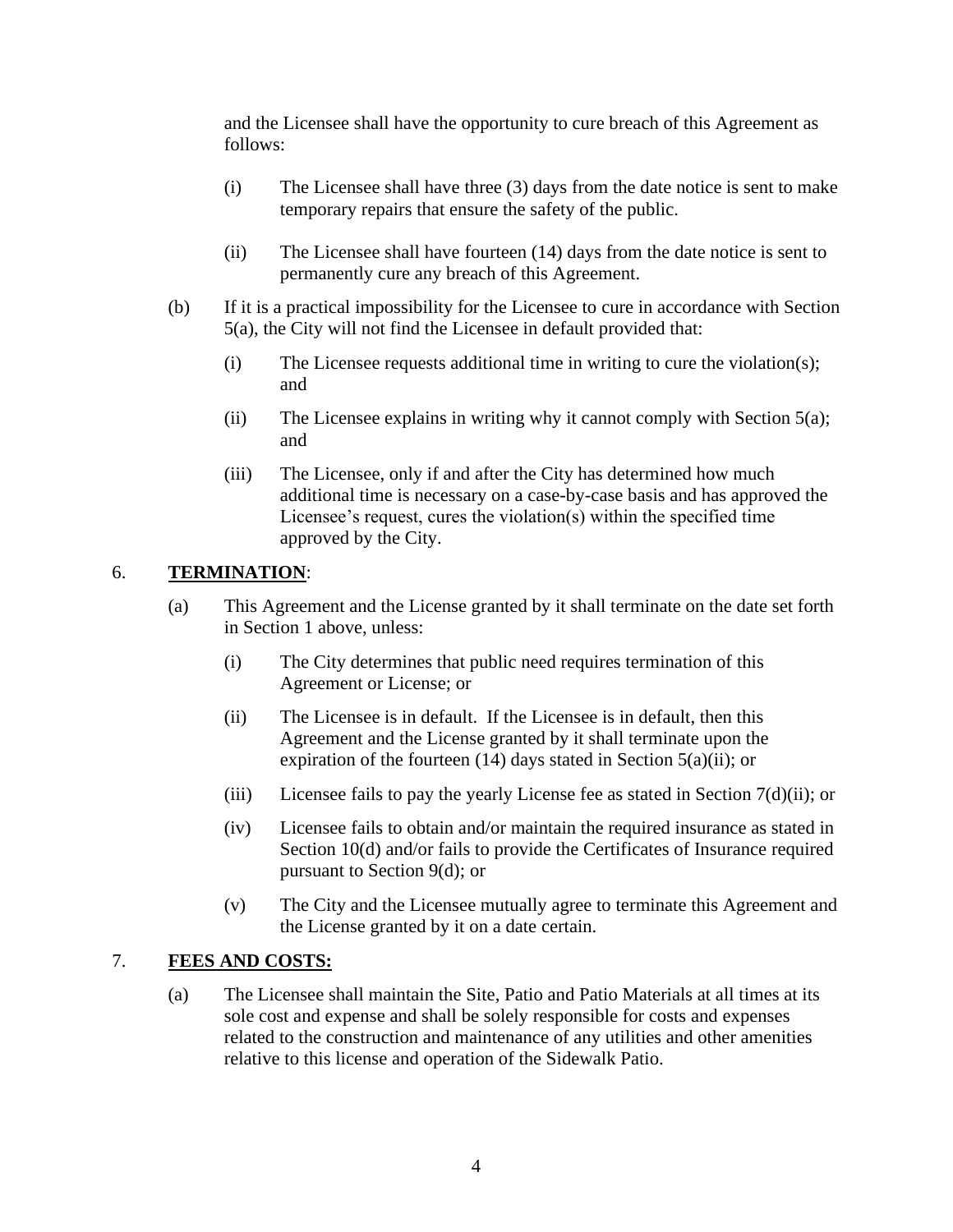- (b) The Licensee shall bear all costs and expenses related to any and all improvements to the Public Property, both within and surrounding the Patio, which, in the opinion of the City, are required for the safe installation and operation of the Patio.
- (c) Permit Fees:
	- (i) The Licensee shall, prior to its entry upon, or use or occupancy of the Patio, and prior to installing or constructing any part of the Patio, have paid any and all permit fees required to be paid to the City and any City Department(s). No permit fees or other fees will be waived.
- (d) Yearly License Fee:
	- (i) The yearly License fee shall be \$750.00 for each year of the Term ("Annual License Fee"). In addition, for each patio that is located on any part of the street there shall be an additional fee for each parking space that is used for the patio that will be assessed by the City's Traffic, Parking and Transportation Department.
	- (ii) Payment is due prior to or upon the signing of this Agreement, and any renewal of the Agreement. If payment is not received upon signing or renewal of the Agreement, the City shall have the right to terminate this Agreement and the License granted by it and order the Licensee to immediately remove the Patio from the City's property.
	- (iii) The amount of the Annual License Fee (i) will remain as such until the end of the current Term. Thereafter, the Annual License Fee is subject to change and the City will provide adequate notice of any such Annual License Fee change.
- (e) The City shall not be responsible for any costs associated with the Patio or Site, nor shall it be required to make any improvements to the public way or to expend any money for the benefit of the Licensee.

## 8. **HOURS OF OPERATION**:

The Board shall establish the hours of operation and any other restrictions, conditions or limitations it deems appropriate.

## 9. **INDEMNIFICATION AND INSURANCE REQUIREMENTS**:

(a) The Licensee shall defend and indemnify the City against any and all claims, suits, demands for damages or liability to persons or property, costs, and expenses (including reasonable attorneys' fees and costs), for compensation on account of, or in any way growing out of or related to the design, construction, installation, maintenance, dismantling, collapse or in any way growing out of the use and occupancy by the Licensee, its agents, contractors, subcontractors, employees, patrons, invitees and/or users of the Site and Patio, except if caused by the sole negligence of the City, its agents, contractors, subcontractors and/or employees.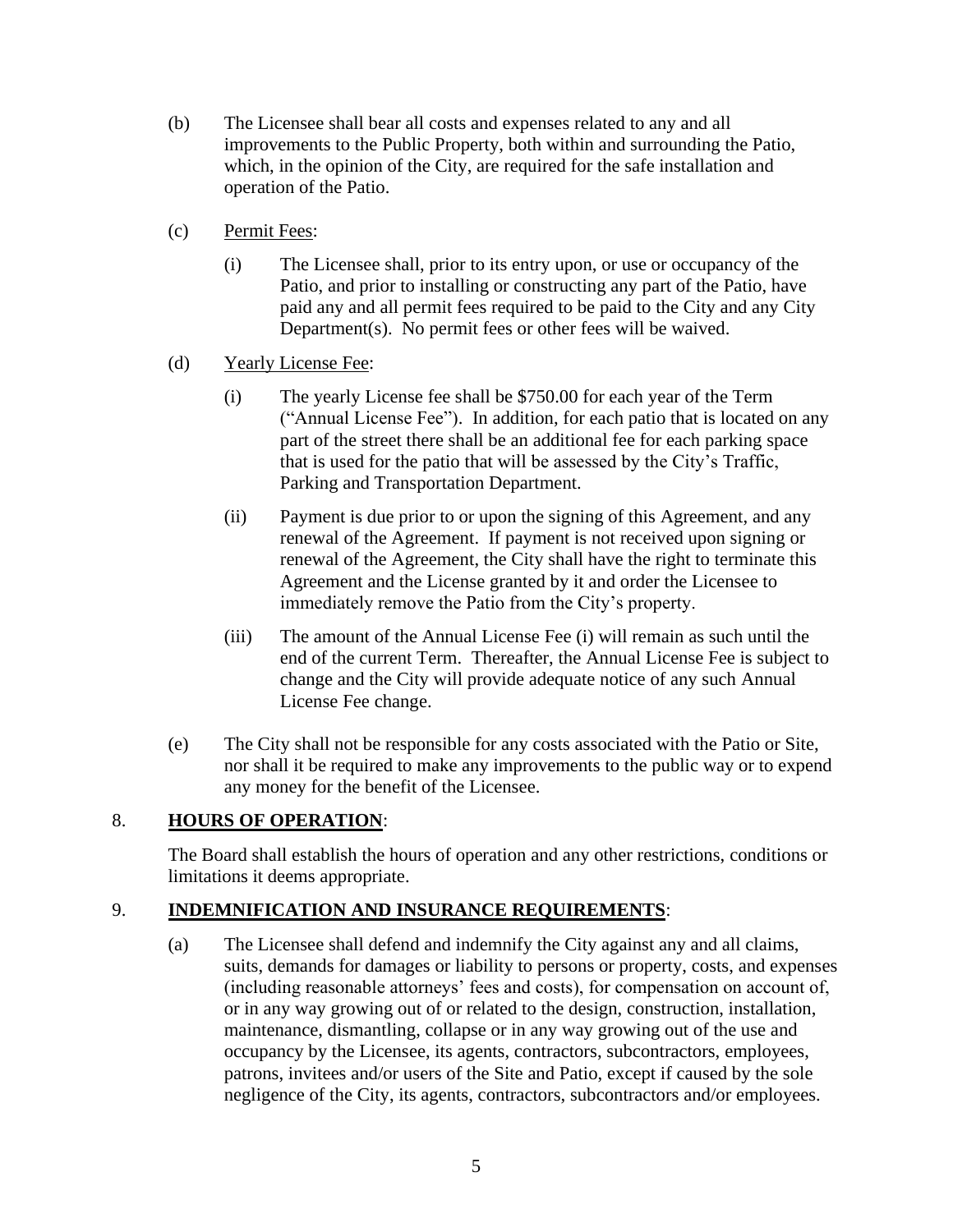- (b) The Licensee shall defend and indemnify the City against any and all claims, suits, demands for damages or liability to person or property, costs, expenses (including reasonable attorneys' fees and costs), or for compensation on account of, or in any way growing out of or related to any act, failure to act or neglect of the Licensee, its agents, contractors, subcontractors, employees, patrons, invitees and/or users of the Site and Patio, except if caused by the sole negligence of the City, its agents, contractors, subcontractors and/or employees.
- (c) The Licensee shall defend and indemnify the City against all claims, suits, demands for damages or liability, costs, expenses or compensation for, on account of, or in any way growing out of the leakage of gas, sewage or water into or upon the City's property growing out of or related to any act, failure to act or neglect of the Licensee, its agents, contractors, subcontractors, employees, patrons, invitees and/or users of the Site and Patio, or by reason of any violation of any term or specification contained in this Agreement, except if caused by the sole negligence of the City, its agents, contractors and/or employees.
- (d) The Licensee shall obtain and maintain liability insurance for each year during any portion of which the License is in effect and Licensee uses the City's property for the Patio; all such insurance coverages shall be maintained throughout the entire Term. Failure to provide and continue in force such insurance as required herein shall be deemed a material breach of this License Agreement and shall operate as immediate termination of this Agreement and immediate revocation of the License granted by it. The minimum amount of general liability insurance shall be in the amount of One Million Dollars (\$1,000,000.00) per occurrence and Two Million Dollars (\$2,000,000.00) in the aggregate. The minimum amount of liquor liability insurance shall be One Million Dollars (\$1,000,000) per occurrence and Two Million Dollars (\$2,000,000) in the aggregate. Assault and battery coverage shall not be excluded from either the general liability insurance or the liquor liability insurance and shall be provided for the full policy limits of each. The minimum amount of worker's compensation (employer's liability) insurance shall be Five Hundred Thousand Dollars (\$500,000) per any one accident and Five Hundred Thousand Dollars (\$500,000) per illness. The minimum amount of umbrella insurance shall be in the amount of One Million Dollars (\$1,000,000) combined single limit and One Million Dollars (\$1,000,000) in the aggregate. The City shall be named as an additional insured for each of the above insurance coverages. All insurance carriers shall carry an A.M. Best rating of "A-"or better. Each policy shall provide for a 30-day notice of cancellation or non-renewal clause, which clause shall also be indicated on each Certificate of Insurance. Licensees having multiple locations of operation shall provide evidence of "per location" limits of coverage pertaining to the Site and Patio. **Copies of each Certificate of Insurance naming the City of Cambridge, 795 Massachusetts Avenue, as an additional insured are attached hereto as EXHIBIT "B" and shall be provided annually thereafter.** All contractors and sub-contractors performing work in the Patio area shall be required to carry general liability, workers' compensation and umbrella insurance in the above amounts, naming the Licensee and the City as additional insureds,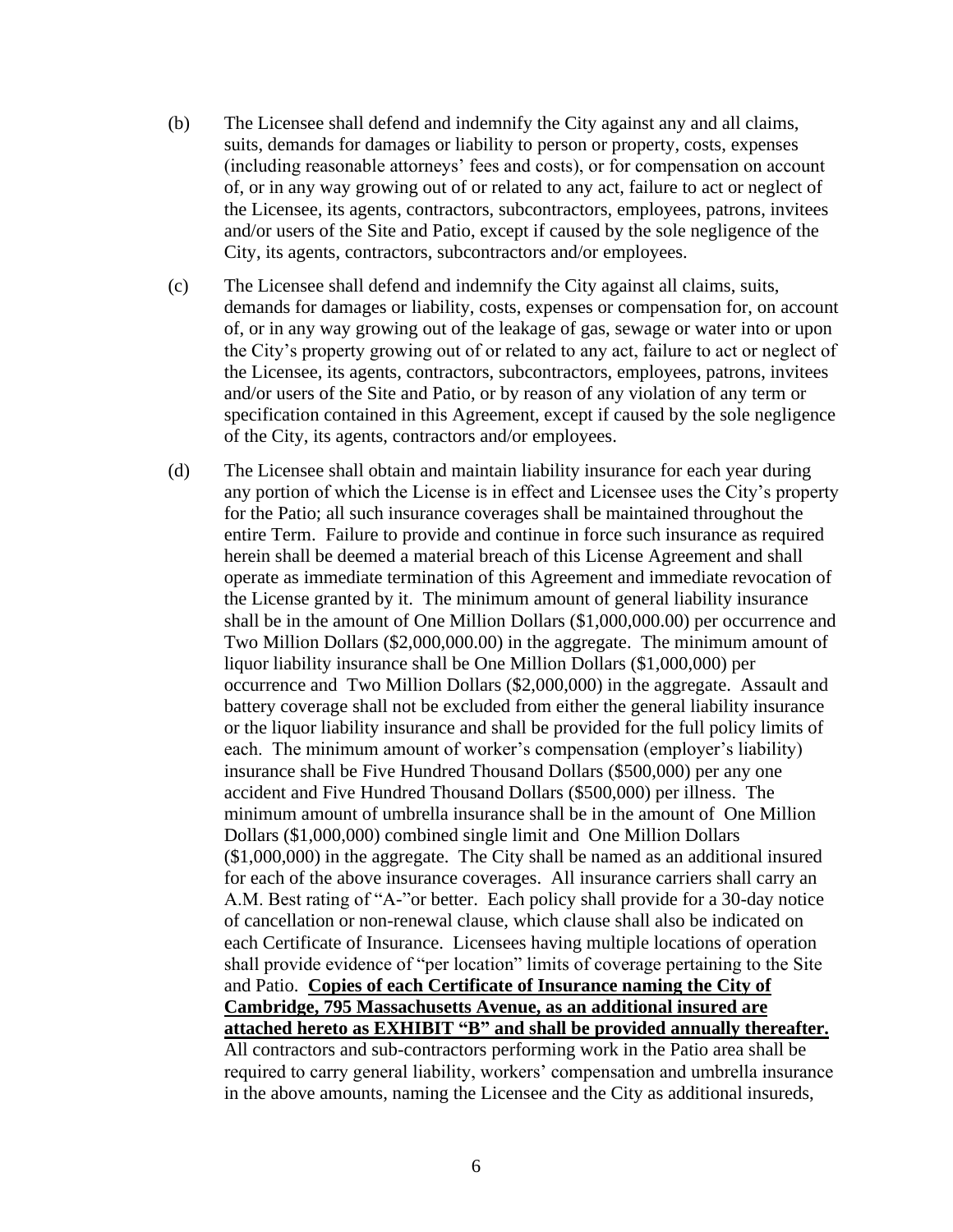and the Licensee shall provide the City with copies of each such Certificate of Insurance naming the City as an additional insured.

(e) The City shall give written notice of any such suits, actions, claims, demands, damages or losses, expenses or costs to the Licensee. In the event that any such suit, action, claim, demand or notice of damage, loss expense or cost arises for which the City may seek indemnification hereunder then the Licensee shall have the obligation to defend the City in connection therewith.

#### 11. **NOTICE REQUIREMENTS:**

All notices shall be in writing, sent by certified or registered mail, return receipt requested, addressed as follows:

| If to the Licensor at:     | City Manager<br><b>City Hall</b><br>795 Massachusetts Avenue<br>Cambridge, MA 02139                                                  |
|----------------------------|--------------------------------------------------------------------------------------------------------------------------------------|
| And a copy to:             | <b>City Solicitor</b><br>Law Department, City Hall<br>795 Massachusetts Avenue<br>Cambridge, MA 02139                                |
| And a copy to:             | <b>Cambridge License Commission</b><br>831 Massachusetts Avenue<br>Cambridge, MA 02139<br><b>Attention: License Commission Chair</b> |
| And if to the Licensee at: |                                                                                                                                      |
|                            |                                                                                                                                      |
|                            | <b>Attention:</b>                                                                                                                    |
| <u>And a copy to:</u>      |                                                                                                                                      |
|                            |                                                                                                                                      |

# 12. **ADDITIONAL TERMS AND CONDITIONS**:

(a) Notwithstanding any language to the contrary, consumption of alcoholic beverages is permissible at the Patio only if previously authorized by the Board